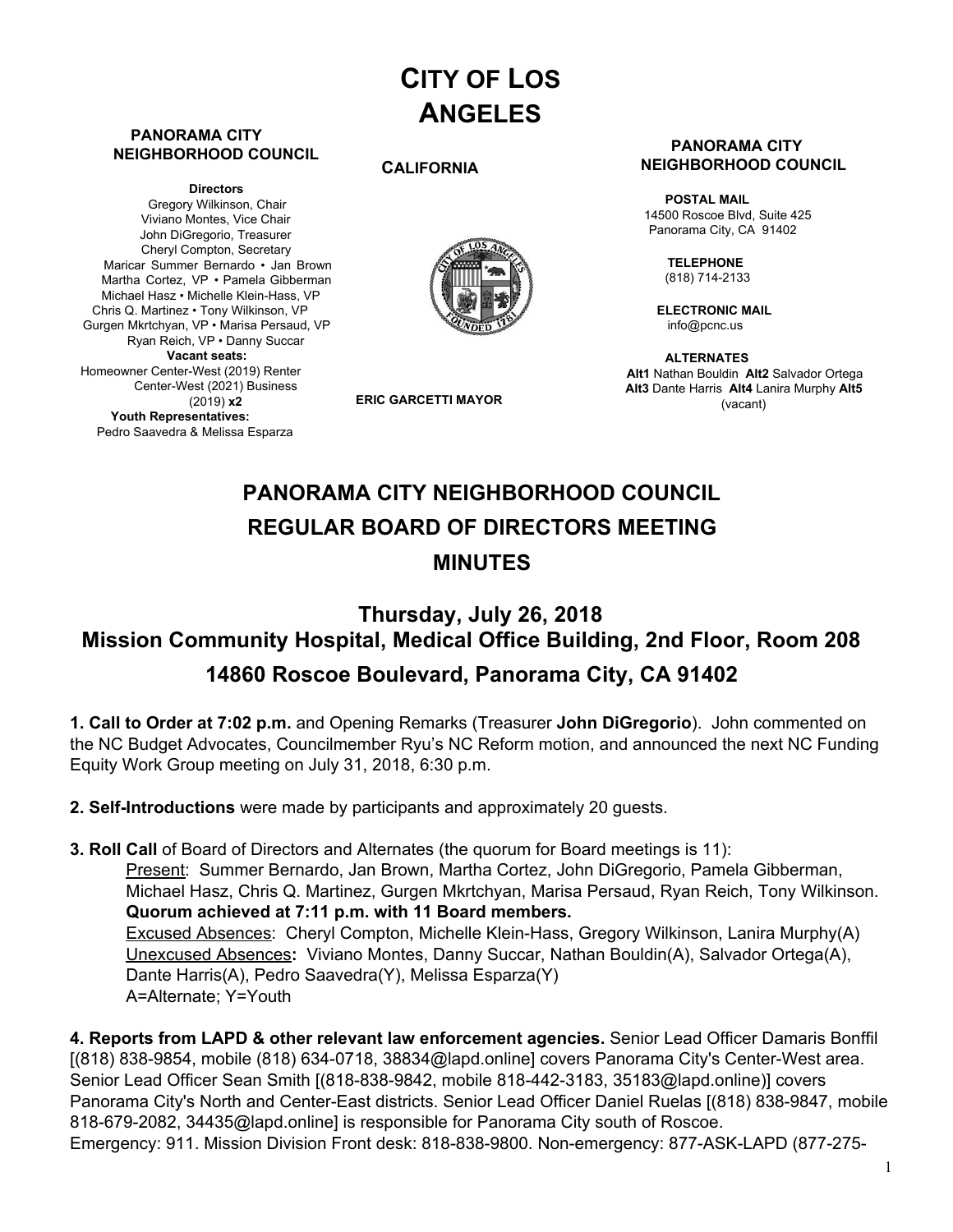5273)**.**

SLO Ruelas reported crime is down 6%. There is an ongoing challenge of transients in the wash stealing water from abutting properties. SLO Bonffil announced National Night Out would be held August 7th from 5:00 to 8:00 p.m. and Mission Division car show and open house will be on September 15th (flyer distributed).

### **5. Various elected officials and government agencies/departments will report, discussion, and receive community input (short Q&A as time permits).**

## **LOS ANGELES CITY COUNCIL DISTRICT 6**

Councilwoman Nury Martinez is represented in Panorama City by Andres Sandoval (Andre[s.Sandoval@lacity.org](mailto:Sandoval@lacity.org)). Area Director is Lorena Bernal (Loren[a.Bernal@lacity.org](mailto:Bernal@lacity.org)). The district field office is located at 9300 Laurel Canyon Blvd., 2nd Floor, Sun Valley, CA 91331; 818-771-0236. **No representative present**.

## **LOS ANGELES CITY MAYOR'S OFFICE**

Mayor Eric Garcetti is represented in the East Valley by Area Representative, Jaqueline Serrano (cell 213-910-9104 or Office: 818-778-4990. Jaqueline[.Serrano@lacity.org](mailto:Serrano@lacity.org)). The Mayor's San Fernando Valley office is located in the Van Nuys City Hall, 14410 Sylvan Street, Van Nuys, CA 91401.

● Jaqueline Serrano reported on \$8.6 million Complete Streets project on Roscoe Boulevard for 2.3 miles from Woodman Avenue to the 405 Freeway, the recently approved nine-mile light rail project on Van Nuys Boulevard with a 2021 groundbreaking and a 2027 opening. She is co-leading the Mayor's Youth Council (high school students) which will start in October for eight months. There is a Hire LA Youth job program with a July 31st application deadline.

## **LOS ANGELES UNIFIED SCHOOL DISTRICT, DISTRICT 6**

Our LAUSD School Board Member is Kelly Gonez. Cara Onofre is her local representative. (Main (213) 241-6388 Mobile (818) 389-9216, c[ara.onofre@lausd.net\).](mailto:onofre@lausd.net) The District 6 office is located at 9945 Laurel Canyon Blvd, Pacoima, CA 91331. **No representative present**.

## **LOS ANGELES COUNTY SUPERVISORIAL DISTRICT 3**

Supervisor Sheila Kuehl [\(Sheila@bos.lacounty.gov](mailto:Sheila@bos.lacounty.gov), 213-974-3333) is located at 821 Kenneth Hahn Hall of Administration, 500 West Temple Street, Los Angeles, CA 90012. Supervisor Kuehl is represented locally by Valley District Director, Benita Trujillo (818-901-3831, [btrujillo@bos.lacounty.gov](mailto:btrujillo@bos.lacounty.gov)). The San Fernando Valley District Office is located at 7555 Van Nuys Boulevard, Suite 1, Van Nuys, CA 91405.

Jessica Orellana announced the "Safe Water Program" will be on the November ballot. Three upcoming events are money and credit workshop on July 28th in Van Nuys, opening your own business workshop on September 22nd in San Fernando, and LA Opera also on September 22nd in Sylmar (flyers distributed).

## **CALIFORNIA ASSEMBLY DISTRICT 46**

Assemblymember Adrin Nazarian represents us in a district that runs from North Hills and Panorama City south to Studio City and the Hollywood Hills. His field office is located in the State Office Building at 6150 Van Nuys Blvd., Suite 300, Van Nuys, CA 91401. His Field Representative for Panorama City is Vanessa Carr - Vanes[sa.Carr@asm.ca.gov](mailto:Carr@asm.ca.gov) and 818.376.4246 **No representative present**.

## **CALIFORNIA SENATE DISTRICT 18**

District 18 State Senator Bob Hertzberg maintains a field office in the State Office Building at 6150 Van Nuys Blvd., Suite 400, Van Nuys, CA 91401 (818-901-5588). His Field Deputy for Panorama City is Eveline Bravo-Ayala (evenlin[e.bravo-ayala@sen.ca.gov\)](mailto:bravo-ayala@sen.ca.gov). The District Director is Barri Worth Girvan (Barri[.Girvan@sen.ca.go](mailto:Girvan@sen.ca.gov)v). **No representative present**.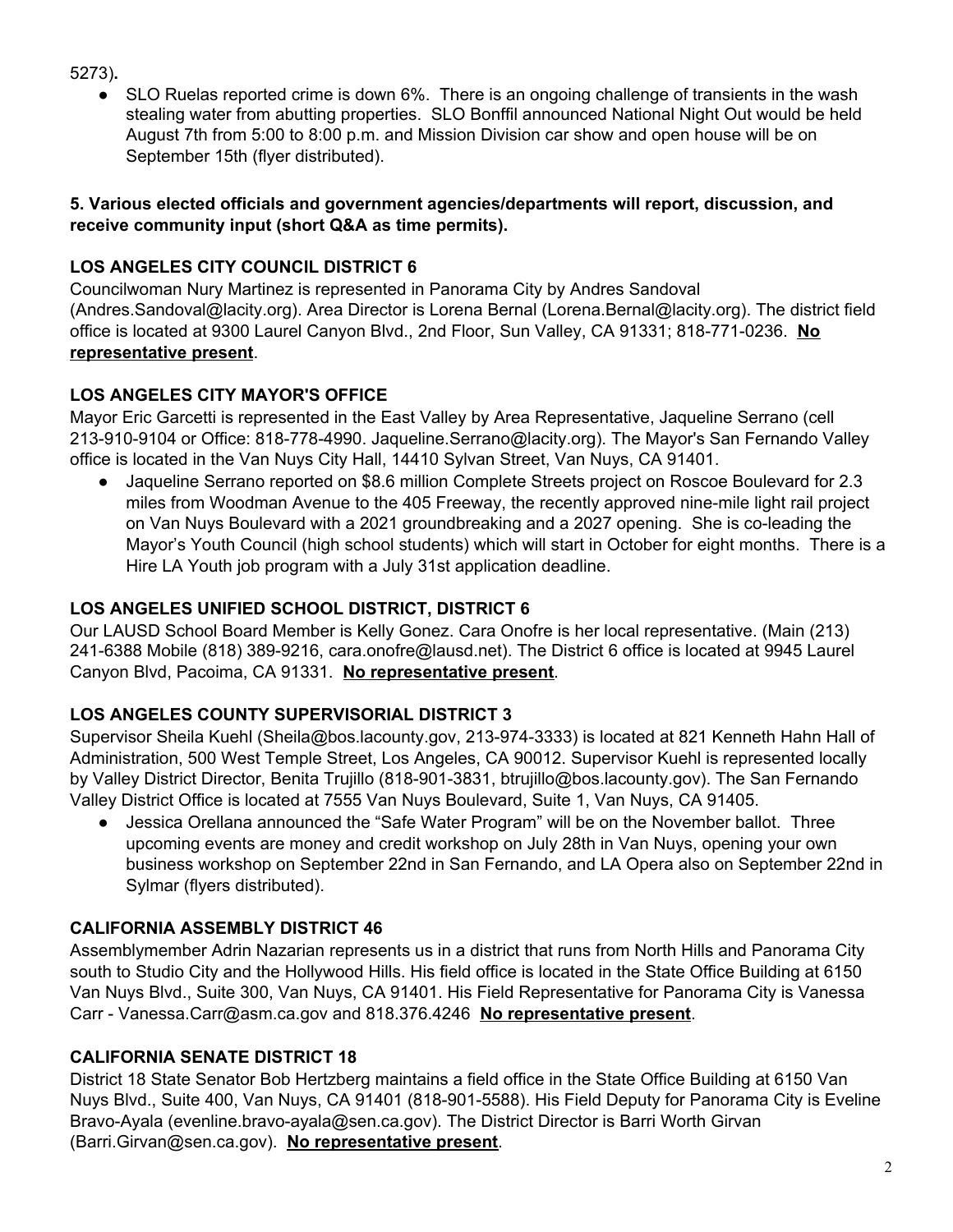## **CALIFORNIA CONGRESSIONAL DISTRICT 29**

Congressman Tony Cardenas' District Office is located at 9612 Van Nuys Blvd., #201, Panorama City, CA 91402 (818-221-3718). He is represented in Panorama City by District Director Gabriela Marquez Gabrie[la.Marquez@mail.house.gov](mailto:Marquez@mail.house.gov) or by phone at 818-221-3718.

Nigel Sanchez announced an immigration workshop will be held on August 4th in San Fernando (flyer distributed).

### **DEPARTMENT OF NEIGHBORHOOD EMPOWERMENT (DONE)**

DONE's is located at 14410 Sylvan St. 4th Floor, Van Nuys, CA 91401. Office phone is: Office | 818-374- 9898 Fax | 818-374-9877. Jose Galdamez is our designated liaison and can be emailed at jo[se.galdamez@lacity.org](mailto:galdamez@lacity.org) Our city funding representative is Ms. Shawna Dungo directly at sha[wna.dungo@lacity.org](mailto:dungo@lacity.org) or general line Cler[k.NCFunding@lacity.org](mailto:NCFunding@lacity.org) or (213) 978-1058.

● Jose Galdamez reported there will be two new NCs: North Historic Cultural NC and North Westwood NC. He announced the NC Election Information Worksheet and the Self Assessment are both due August 1 and the Inventory List submittal deadline has been extended to August 15th. Board members will be able to access the City employees training portal by the end of summer.

### **DEPARTMENT OF RECREATION AND PARKS (Panorama City Rec. Center)**

Panorama City Rec Center is located at 8600 Hazeltine Ave., Panorama City, CA 91402, (818) 893-3401, Adria Deliberto is the Rec Center's Director and can be reached at panora[ma.recreationcenter@lacity.org](mailto:recreationcenter@lacity.org) **No representative present**.

**6. Public Comment and Announcements** Public comment included:<br>• Arlene Conrad of Selah Freedom, which combats sex traffickin

- Arlene Conrad of Selah Freedom, which combats sex trafficking, and she introduced Meiko Taylor, its Director of Prevention.
- Gisela Tarifa of Food and Water Watch is partnering with Stand LA to restrict oil drilling wells away from schools and residences (Council File 17-0447)
- Other: Panorama City Library has reopened; City Life Committee will meet August 9th.

#### **7. Discussion and possible action to appoint any interested qualified stakeholders to any appropriate vacant board seats.**

● The open seats were announced; there were no applicants.

**8. Notation and possible correction (through documentation) of the list of Board members who may not vote on matters (financial or otherwise) because they have not completed the required training.**

● Per Jose Galdamez of DONE, all Board members present were in compliance.

**9. Special Guest: Carlos Hernandez, from LADOT (Los Angeles Dept. of Transportation) will be providing an update on the Vision Zero project. One of the six streets selected for the initial program is Roscoe Boulevard from Woodman Avenue to the 405 Freeway. The project started in June 2018; construction will be continuous in sections/phases until completion in July 2019. The project will improve the streets and sidewalks while installing green infrastructure, enhancing and increasing public safety along Roscoe Blvd.**

● This item was deferred to a future meeting as LADOT could not attend tonight.

#### **10. Discussion and possible action regarding opening a PCNC Instagram account for outreach and community information purposes.**

Following discussion, motion made by Tony Wilkinson, seconded by John DiGregorio for the PCNC Outreach Committee to open a PCNC Instagram account in coordination with the PCNC President for outreach and community information purposes. **Motion passed unanimously (11 Yes).**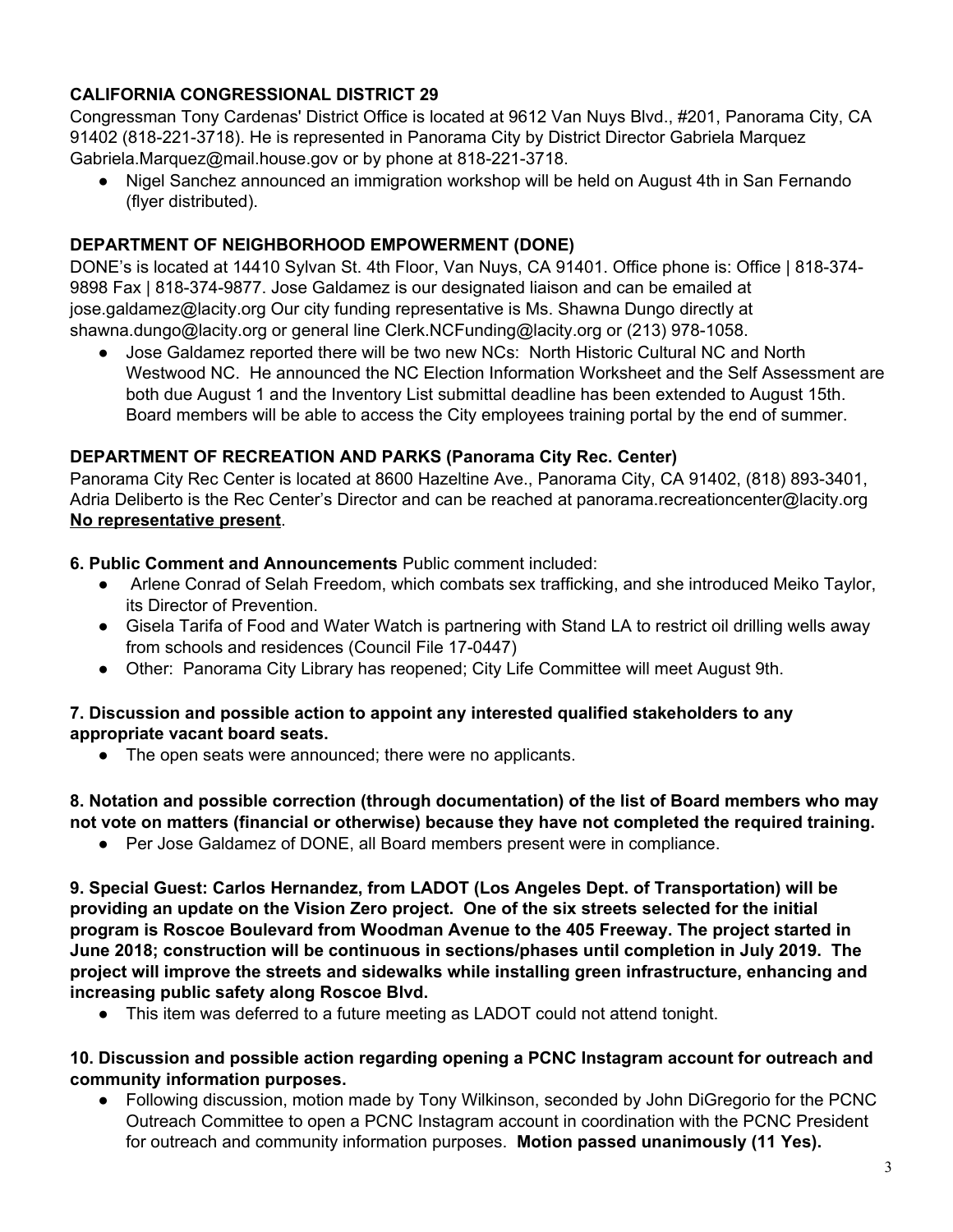#### **11. Discussion and possible action regarding recommendations from Outreach and Rules Committees for the submission of the worksheet for the 2019 PCNC elections, which must be returned to the City Clerk by 8/1/2018.**

● Following discussion of hours, locations, and at-poll voting recommended by Committees, and a consensus to not provide any funding for online voting, motion made by John DiGregorio, seconded by Gurgen Mkrtchyan to approve the "Neighborhood Council Election Information Worksheet" for the 2019 PCNC Election as amended. **Motion passed unanimously (11 Yes).**

(Items 13, 14, 15, and 16 were considered at this time.)

**12. Discussion and possible action regarding the Neighborhood Council System Reforms city council motion (CF 18-0467). This motion is a vast omnibus motion that will have significant changes to and effects on the NC system in Los Angeles. There are 12 separate proposals in CF 18-0467. On July 16, Councilmember David Ryu announced that he is extending the deadline for comments on his motion for 45 days. The new deadline for Community Impact Statements and comments from the public on CF 18-0467 is on or about Tuesday, October 9. Possible actions including filing a Community Impact Statement.**

**●** Monday's Board of Neighborhood Commissioners Town Hall meeting held in Panorama City was attended by John DiGregorio and Tony Wilkinson. There was no quorum but comments were made by numerous attendees. John reviewed the proposals and the first three were discussed. Motion made John DiGregorio, seconded by Tony Wilkinson for a three part motion: PCNC has no recommendation on first item (changing the name of DONE and BONC); PCNC supports the second item to remove Community Interest Stakeholder provided each Neighborhood Council shall be able to define such Stakeholders themselves; and PCNC takes no action on the third item concerning the "selection" process. **Motion passed 9 Yes - 1 No (John DiGregorio) - 1 Abstain (Jan Brown**)

(Item 17 was considered at this time.)

**13. Discussion and motion to approve and certify the PCNC's Inventory list is correct and complete, containing all items in the possession of PCNC; as reported to the Department of Neighborhood Empowerment during Fiscal Year 2017-2018.**

● PCNC has a list but currently has no key to access inventory so item tabled to next meeting.

**14. Discussion and possible action regarding reimbursement for board member Martha Cortez to pay for food and drinks for recent Movie Night, CPR Class, and Public Safety Committee meeting of up to \$220.65. Receipt to be provided at the board meeting.**

**●** Motion made by Gurgen Mkrtchyan, seconded by Pamela Gibberman to reimburse board member Martha Cortez to pay for food and drinks for recent Movie Night, CPR Class, and Public Safety Committee meeting of up to \$220.65**. Motion passed 10 Yes - 0 No - 1 Abstain (Martha Cortez)**

**15. Discussion and possible action regarding reimbursement for board member Greg Wilkinson to** pay for Pizza and drinks for June 2018 board meeting of up to \$70.14. Receipt to be provided at the **board meeting.**

**●** Motion made by Marisa Persaud, seconded by Gurgen Mkrtchyan to reimburse board member Greg Wilkinson to pay for Pizza and drinks for June 2018 board meeting of up to \$70.14. **Motion passed unanimously (11 Yes).**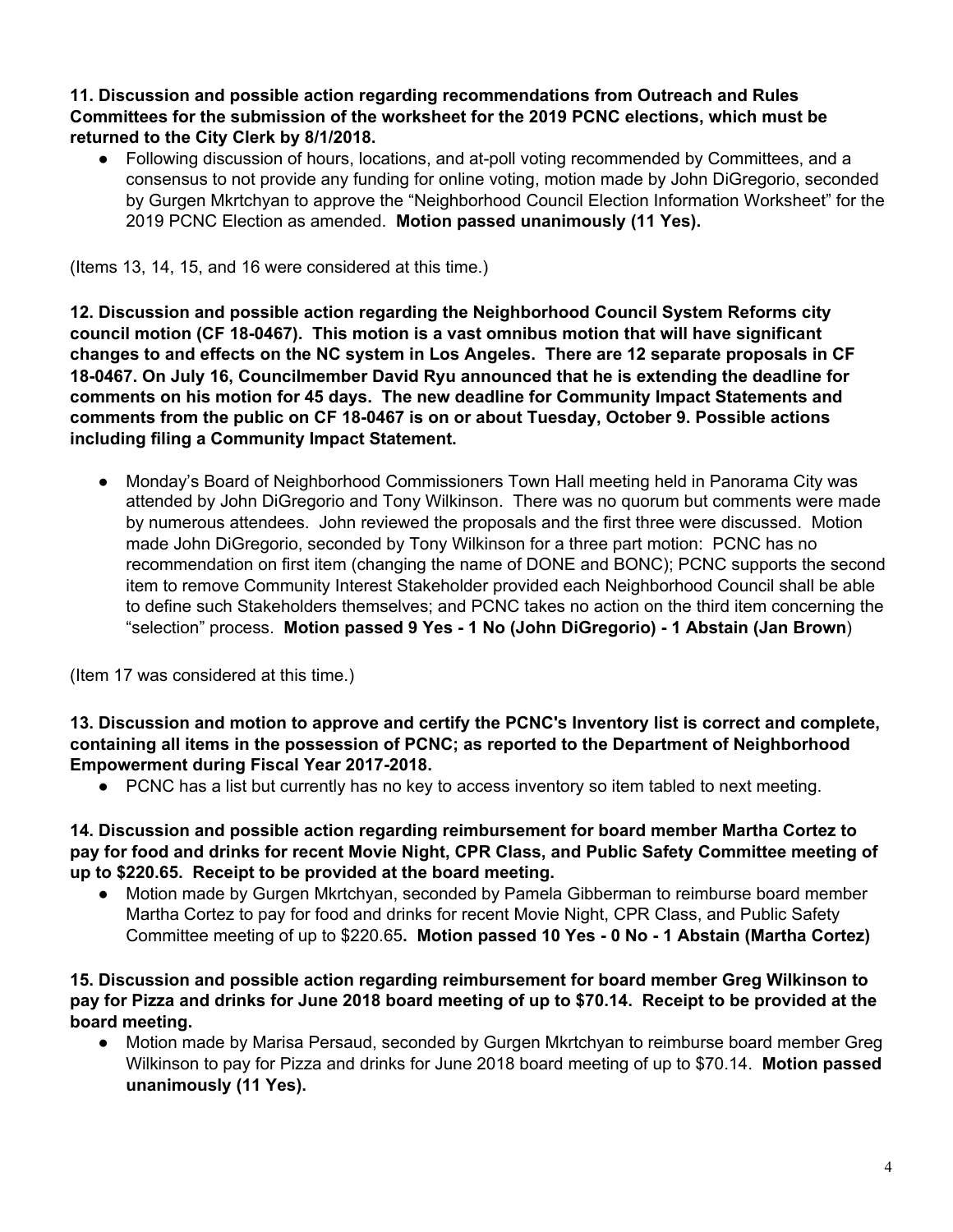**16. Discussion and possible action regarding reimbursement for board member John DiGregorio to** pay for Pizza for July 2018 board meeting of up to \$83.26 plus up to \$20 for drink. Receipt to be **provided at the board meeting.**

Motion made by Gurgen Mkrtchyan, seconded by Pamela Gibberman to reimburse board member John DiGregorio to pay for Pizza for July 2018 board meeting of up to \$83.26 plus up to \$20 for drink. **Motion passed 10 Yes - 0 No - 1 Abstain (John DiGregorio)**

**17. Discussion and possible action regarding review and approval of new PCNC website design. Outreach chair to provide website walk through.**

**●** Marisa Persaud sent website information to Board members which she presented. Changes by The Web Corner cost \$150 per hour. Following discussion, motion made by Tony Wilkinson, seconded by Marisa Persaud for the PCNC Outreach Committee, in conjunction with the PCNC President, to ask for PCNC website design additions and changes. **Motion passed unanimously (11 Yes).**

(Item 19 was considered at this time.)

**18. Discussion and possible action regarding reapproval up to \$3,000 of 4imprint spiff/merchandize** order. The order was placed but due to the city turning the payment card off for year of year the order was not paid for on time. The PCNC is obligated to pay for the order so we need to **reauthorize the funds from this year's budget.**

**●** Motion by Tony Wilkinson, seconded by John DiGregorio for reapproval up to \$3,000 to 4imprint for outreach merchandise order. **Motion passed unanimously (11 Yes).**

**19. Discussion, nomination, and selection of Committees to include adding new Committee Chairs or new members to each committee. Also includes 2-minute report form each committee. The current committees are listed below.**

|                 | <b>STANDING COMMITTEES</b><br><b>Chair</b> | Email                               | Date/Time        | Location   | <b>Notes</b>        |
|-----------------|--------------------------------------------|-------------------------------------|------------------|------------|---------------------|
|                 |                                            |                                     |                  |            |                     |
| Commerce        |                                            |                                     | TBD              |            | Needs additional    |
|                 |                                            |                                     |                  |            | members for         |
|                 |                                            |                                     |                  |            | quorum              |
| Finance         | Gurgen                                     | gurgen@ympklaw.com                  |                  |            |                     |
|                 | Mkrtchyan                                  |                                     |                  |            |                     |
| Land Use        | Tony Wilkinson                             | lawilkinson@acm.org                 |                  |            | Land Use &          |
|                 |                                            |                                     |                  |            | Mobility meet       |
|                 |                                            |                                     |                  |            | jointly             |
| <b>Outreach</b> |                                            | Marisa Persaud Manther1222@yahoo.co |                  |            |                     |
|                 |                                            | m                                   |                  |            |                     |
| <b>Rules</b>    | Cheryl                                     | ComptonPCNC@gmail.c                 |                  | Plaza Del  |                     |
|                 | Compton                                    | om                                  |                  | Valle, Liz |                     |
|                 |                                            |                                     |                  | Galan      |                     |
|                 |                                            |                                     |                  | Community  |                     |
|                 |                                            |                                     |                  | Room       |                     |
|                 | <b>SPECIAL COMMITEES</b>                   |                                     |                  |            |                     |
|                 | <b>Chair</b>                               | <b>Email</b>                        | <b>Date/Time</b> | Location   | <b>Notes</b>        |
| City Life       | John                                       | johndPCNC@gmail.com                 |                  |            | City Life & Public  |
|                 | DiGregorio                                 |                                     |                  |            | Safety meet jointly |
| <b>Mobility</b> | Michelle Klein-                            | mkh.pcnc@gmail.com                  |                  |            | Land Use &          |
|                 | Hass                                       |                                     |                  |            | Mobility meet       |
|                 |                                            |                                     |                  |            | jointly             |

● No new Committee Chairs were added.